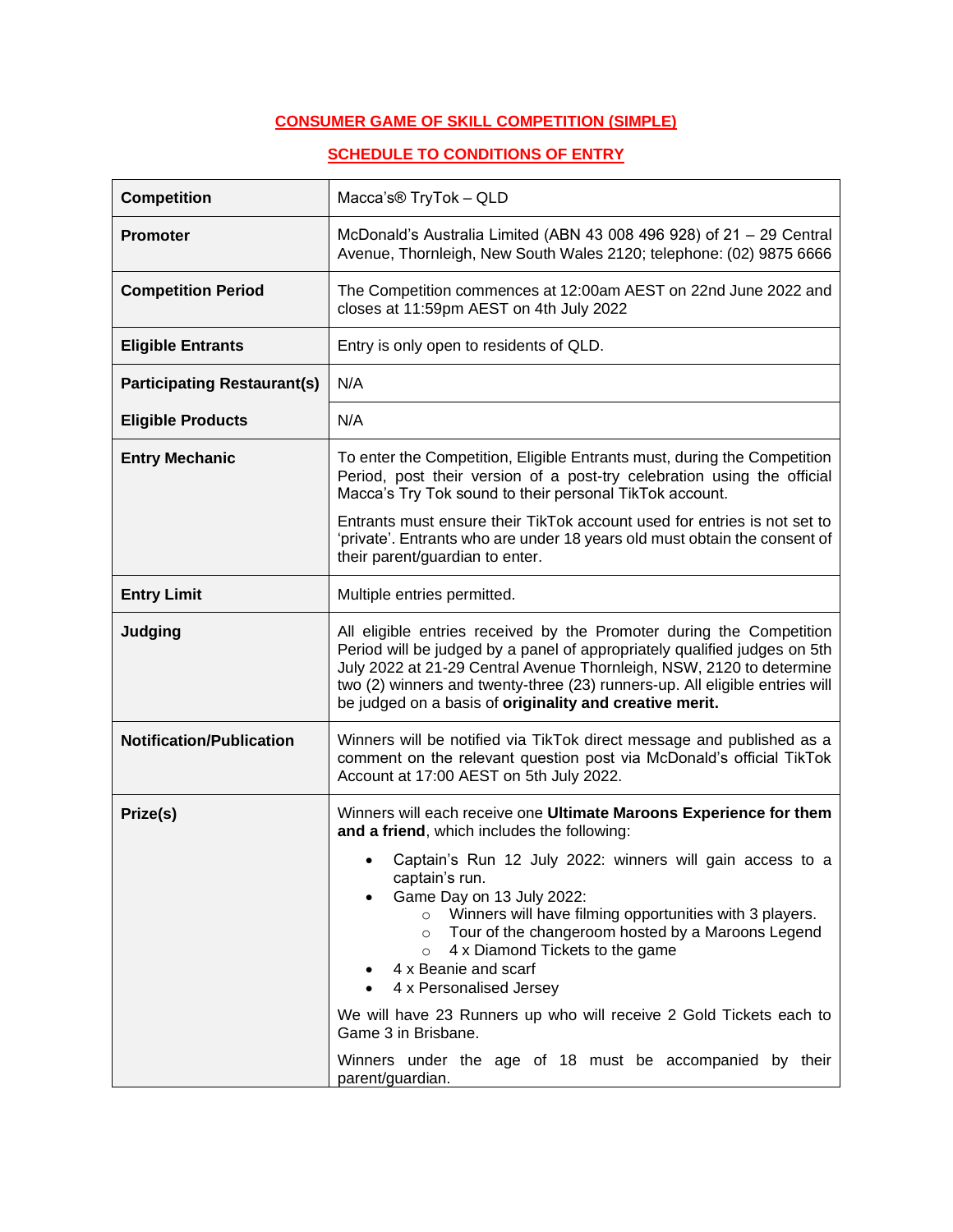| <b>Total Maximum Prize</b> | Total maximum value of all Prize(s) awarded in the Competition is up to |
|----------------------------|-------------------------------------------------------------------------|
| Value                      | $\vert$ \$18,142 (including GST).                                       |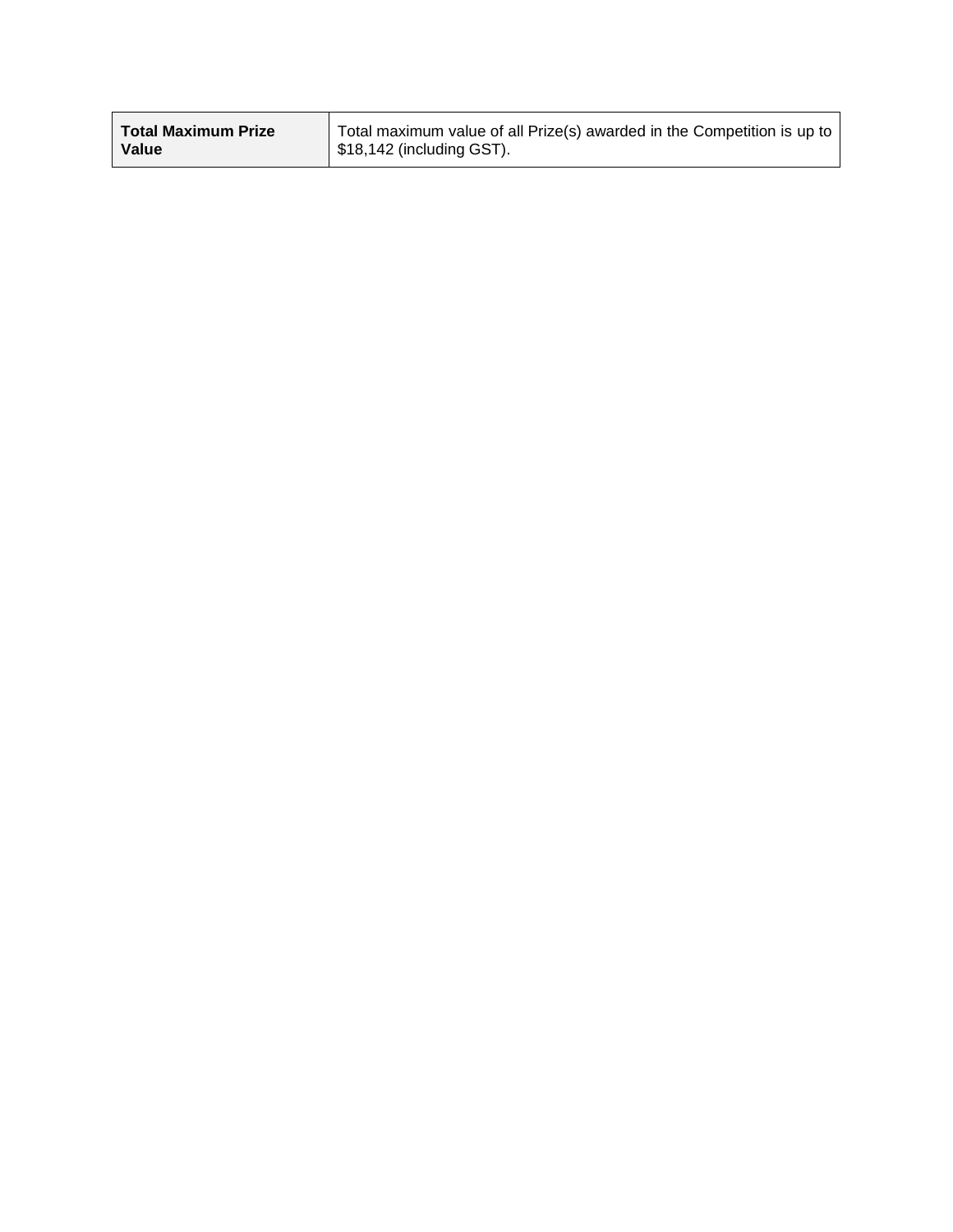### **CONSUMER GAME OF SKILL COMPETITION**

#### **CONDITIONS OF ENTRY**

1. Information on how to enter and Prize(s) form part of the Schedule and these Conditions of Entry. These Conditions of Entry must be read in conjunction with the Schedule for the Competition. Entry into the Competition is deemed acceptance of the Schedule and these Conditions of Entry. Capitalised terms and expressions appearing in these Conditions of Entry are as defined in the Schedule or these Conditions of Entry. Unless the contrary intention appears, a reference to the singular includes the plural and vice versa. The Schedule will prevail to the extent of any inconsistency between the Schedule and these Conditions of Entry. If applicable, these Conditions of Entry apply to each Participating Restaurant except where context in these Conditions of Entry indicates otherwise.

### **Eligibility**

- 2. The Competition is open to Eligible Entrants. The directors, management and employees (and their Immediate Families) of the Promoter, its related entities, corporations or franchisees (if applicable), printers, suppliers, providers and agencies whom are directly associated with the conduct of this Competition are ineligible to enter the Competition.
- 3. **If any Eligible Entrants are aged under 18 years:** Eligible Entrants aged under 18 years must obtain the consent of their parent or legal guardian to enter the Competition and, if required, provide Personal Information about themselves. Entrants who are under the age of 18 years and enter the Competition without disclosing (or attempting to conceal) their age (as and where required) and/or do not provide the required parental or guardian consent (as and where required) will be deemed invalid. These Conditions of Entry will bind the Eligible Entrants and any parent or legal guardian who gives their consent (for Eligible Entrants aged under 18 years). If any winner is aged under 18 years, the Prize will be awarded to the parent or legal guardian who consented to the winner entering the Competition, on behalf of the winner, at the sole discretion of the Promoter and that parent or legal guardian must accompany the Eligible Entrant for the duration of the Prize (if applicable).

#### **How to enter**

- 4. Eligible Entrants may enter the Competition during the Competition Period in accordance with the Entry Mechanic. Eligible Entrants must provide all information required to enter the Competition, which may include, but is not limited to, their full name, gender, date of birth, residential address, current and valid email address, contact telephone number and mobile telephone number and, if applicable, the date of purchase of the Eligible Product and the location of the Participating Restaurant where the Eligible Product purchase transaction was made.
- 5. Eligible Entrants may enter up to the Entry Limit. If multiple entries are not permitted, any subsequent entry after the first valid entry is received will be deemed invalid. If multiple entries are permitted, each entry must be submitted separately, must be substantially unique and, if purchase is required, must be based on a separate Eligible Product purchase transaction. All entries must independently comply with these Conditions of Entry. Entries must be original and copies or images of entries will not be accepted. Entries received will be considered final by the Promoter. The Promoter accepts no responsibility for late, lost or misdirected entries. Incomplete, inaccurate, erroneous, ineligible or incomprehensible entries will be deemed invalid. Contact details entered incorrectly by an Eligible Entrant will deem their entry invalid.
- 6. **If purchase is required**, each Eligible Entrant must retain and may be required to present proof of purchase of each Eligible Product in order to claim a Prize. An Eligible Entrant may be required to provide to the Promoter proof of purchase for all entries made, upon request by the Promoter. If an Eligible Entrant is unable to provide proof of purchase for all entries made within the required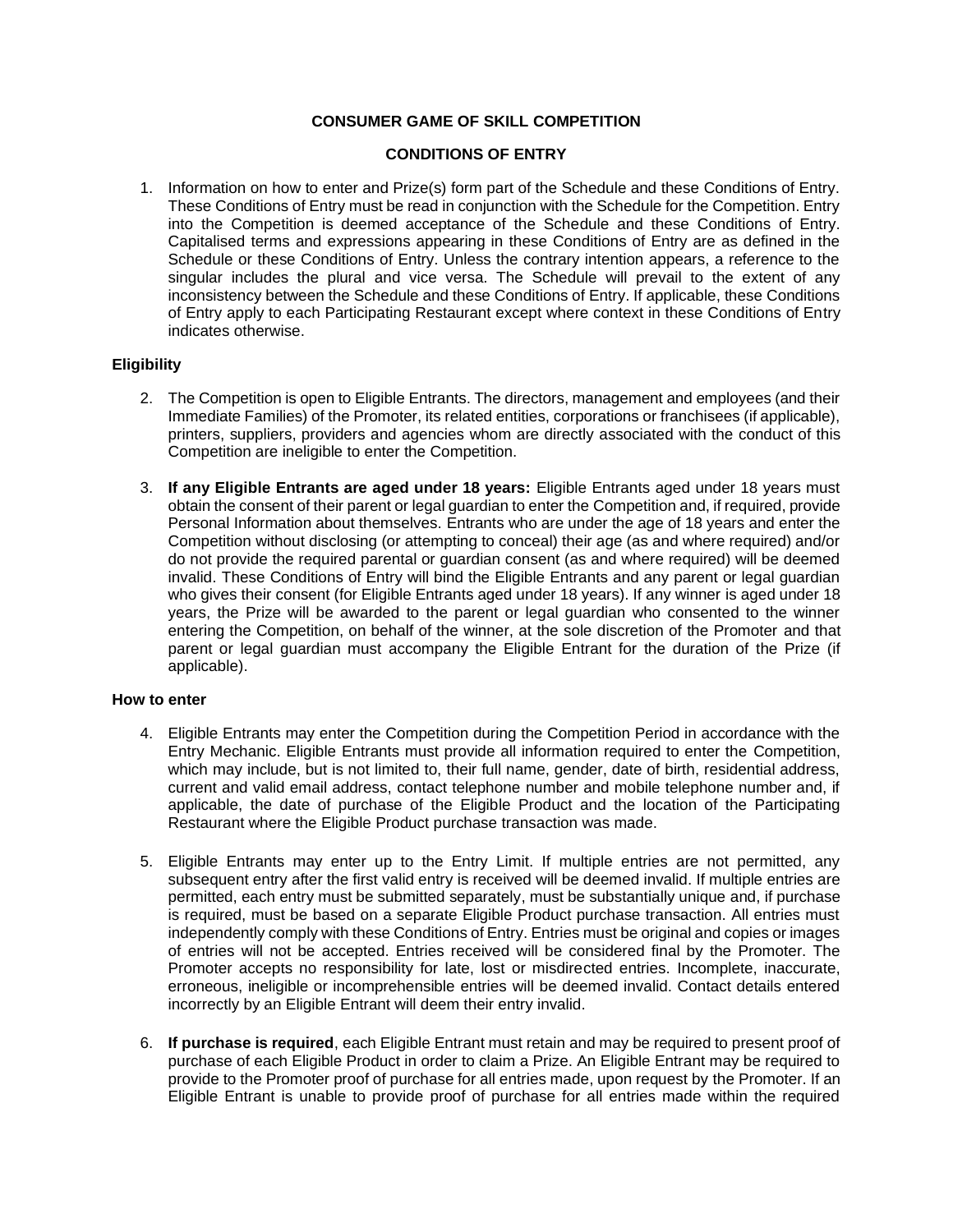timeframes, then all the entries of that Eligible Entrant will be ineligible and deemed invalid. For each Eligible Product purchased during the Competition Period, proof of purchase, if required, may include showing the original and providing a copy of the purchase receipt, which must clearly specify where the Eligible Product was purchased and that the Eligible Product was purchased during the Competition Period but prior to entry. Selection of Eligible Products is subject to availability at each Participating Restaurant and based on reasonably anticipated demand. Eligible Products may not be available for sale in all Participating Restaurants at all times during the Competition Period. The Promoter accepts no responsibility for any Eligible Products being unavailable at a Participating Restaurant during the Competition Period.

- 7. **Social Media:** Eligible Entrants acknowledge that their personal social media page may be updated by accessing and/or sharing the promotional application via social media, including TikTok and any other social media platform, and that their entry may be featured generally on the social media platform. Membership to and use of social media platforms generally is subject to the prevailing terms and conditions of use of the social media platform. The Promotion is in no way sponsored, endorsed or administered by, or associated with, any social media platform. Eligible Entrants understand that they are providing their information to the Promoter and not to any applicable social media platform. Eligible Entrants are solely responsible and liable for any content or information they transmit to other Internet users. To the extent permitted by law, each Eligible Entrant agrees to hold harmless all social media platforms and their associated agencies and companies, against any and all losses, actions, claims, costs, expenses and damages (of any nature) which may be incurred by an Eligible Entrant in respect of the Eligible Entrant's participation in the Promotion. Any questions, comments or complaints about the Promotion must be directed to the Promoter and not to any social media platform. The Promoter is not responsible or liable for any loss, damage or injury suffered by any claimant as a result of the conduct of any social media platform, including the decision of any platform to remove or not remove any photographs, except for liability which cannot be excluded by law. The Promoter excludes liability for any content on any platform that is inaccurate, incomplete, unlawful or inappropriate.
- 8. The decision by the Promoter to accept or reject an entry is in the Promoter's sole discretion and no correspondence will be entered into. Any entry that contains content that the Promoter, in its sole discretion, considers to be offensive, obscene, crude or inappropriate in any way or that the Promoter considers may infringe any intellectual property rights or other rights of any person, corporation or entity will not be accepted as an eligible entry into the Competition. This includes, but is not limited to, any entry which the Promoter considers to be disparaging to its or McDonald's (if McDonald's is not the Promoter) products and/or services or is otherwise not in keeping with the spirit of the Competition.
- 9. This is a game of skill and chance plays no part in determining the winner(s). The best entry or entries (as applicable) in the Judging will win the Prize(s). All Prize(s) are subject to the Prize supplier's prevailing terms and conditions of use and these Conditions of Entry (including the Schedule). It is a condition of accepting a Prize that the winner (and their parent or legal guardian, if the winner is aged under 18 years) may be required to sign legal release(s) (including Prize acceptance release(s)) in a form determined by the Promoter in its sole discretion.
- 10. In the event of an ineligible entry or entrant in the Judging, or if an Eligible Entrant cannot be notified within a reasonable timeframe by the Promoter or is unable to accept or declines to participate in a Prize, then the Prize will be awarded to the next best judged eligible entry in the Judging. The Promoter will continue this process until all Prize(s) are awarded.
- 11. The winner(s) will be notified in writing and published at the discretion of the Promoter. Eligible Entrants agree that the Promoter may, in the event they are a winner, publish their name and locality in any media. The Promoter will take all reasonable steps to notify winner(s). The Promoter's decision is final and no correspondence will be entered into.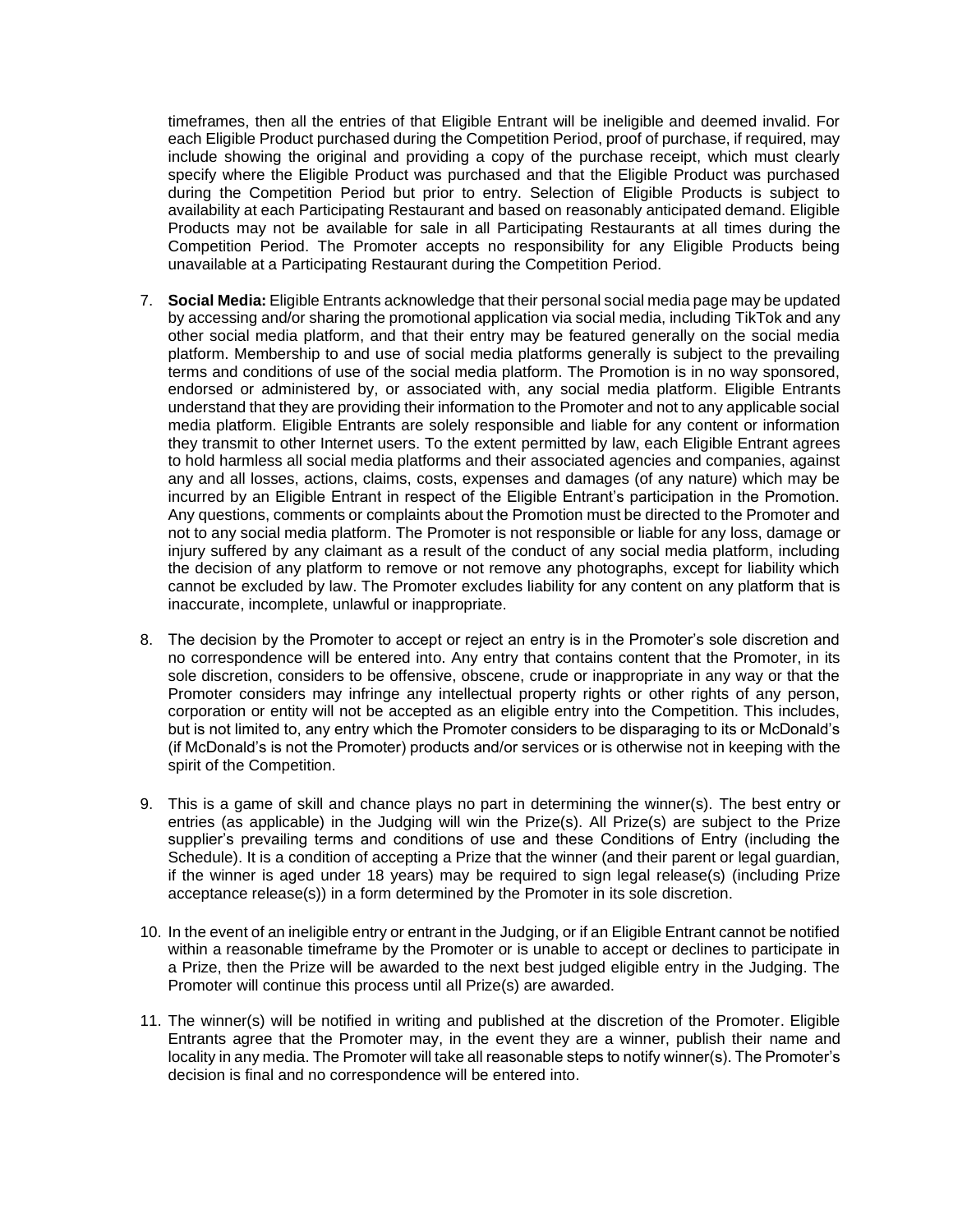### **Prize(s)**

- 12. **Cash prizes (if applicable**) may be awarded in the form of a cheque or by an EFT transfer to the winner's nominated bank account. Cash transfers or cheques may take up to 30 working days to process prior to being ready for collection or postage from the date the Promoter contacts the Winners. The Promoter will not be responsible for any incorrect bank details or account details provided by the Winners.
- 13. **If any Prize includes a voucher, gift card, debit card, pass or ticket**: Vouchers, gift cards, debit cards, passes and tickets are subject to their prevailing terms and conditions of use, including expiry dates, and are not replaceable if lost, stolen or damaged.
- 14. **If any Prize involves a performance, 'meet and greet' or other interaction or activity with a celebrity, personality or public figure**: The performance, 'meet and greet' or other interaction or activity will be at the discretion of the celebrity, personality or public figure (or their management) and will at all times be subject to the availability of the celebrity, personality or public figure. The Promoter will not be liable for the failure of the celebrity, personality or public figure to conduct the performance in the manner advertised, to 'meet and greet' the winner(s) and/or their companion(s) (if any) and/or to partake in any other interaction or activity for whatever reason. The Promoter reserves the right to substitute another celebrity, personality or public figure in a similar industry and of a similar calibre to the original celebrity, personality or public figure, or to provide alternative prize(s) of equal or greater value to the original Prize(s), if any celebrity, personality or public figure is unavailable to participate in the Prize(s) for any reason beyond the control of the Promoter, subject to any written directions made under applicable Australian State or Territory legislation.
- 15. **If any Prize involves the opportunity to participate in a dangerous activity**: The winner(s) and their companion(s) (if any) acknowledge that the Prize(s) may involve a dangerous activity, which may result in injury or death, and participate at their own risk. The winner(s) and their companion(s) (if any): (a) must attend, undergo and pass any appropriate training, briefings, safety demonstrations, required medical tests and other requirements (including blood alcohol testing) of the Promoter and any Prize supplier as determined in their absolute discretion; (b) must declare to the Promoter or any Prize supplier (as applicable) any health-related issues that may affect his/her safe participation in any part of the Prize(s) and obtain a written clearance from their doctor in this respect; (c) must not have any heart condition or history thereof, or other medical conditions that would make it dangerous to participate in any part of the Prize(s); (d) must not be under the influence of any drugs or alcohol or, if expressly permitted by the Promoter, may consume alcohol in moderation (if aged 18 years or older) but must not be under the influence of alcohol during any activities to the extent that it impairs or affects their understanding, judgment or participating in the activities, and subject to the limitations of any Prize supplier; (e) must comply with all directions of the Promoter, any Prize supplier and relevant officials; and (f) must wear all safety and other equipment required. The Promoter and any Prize supplier in their absolute discretion: (a) reserve the right to refuse to allow the winner(s) and/or their companion(s) (if any) to take part in any or all aspects of the Prize(s) if they reasonably believe the winner(s) and/or their companion(s) (if any) pose a safety risk or for any other reason; (b) may cancel the relevant component of the Prize(s) if the conditions are deemed dangerous. No compensation will be payable if the winner(s) and/or their companion(s) (if any) are unable to use any element of the Prize(s) as stated for whatever reason, including refusal of participation in certain activities for health, age, behaviour or safety reasons.
- 16. **If any Prize includes attendance at an event**: The Prize(s) must be taken on the date(s) nominated by the Promoter to coincide with the event(s), otherwise the Prize(s) is forfeited. No extension or variation of the date(s) nominated by the Promoter permitted. All components of the Prize(s) must be taken together and when offered or are forfeited. Event organisers reserve the right in their absolute discretion to change or amend the event program without notice. The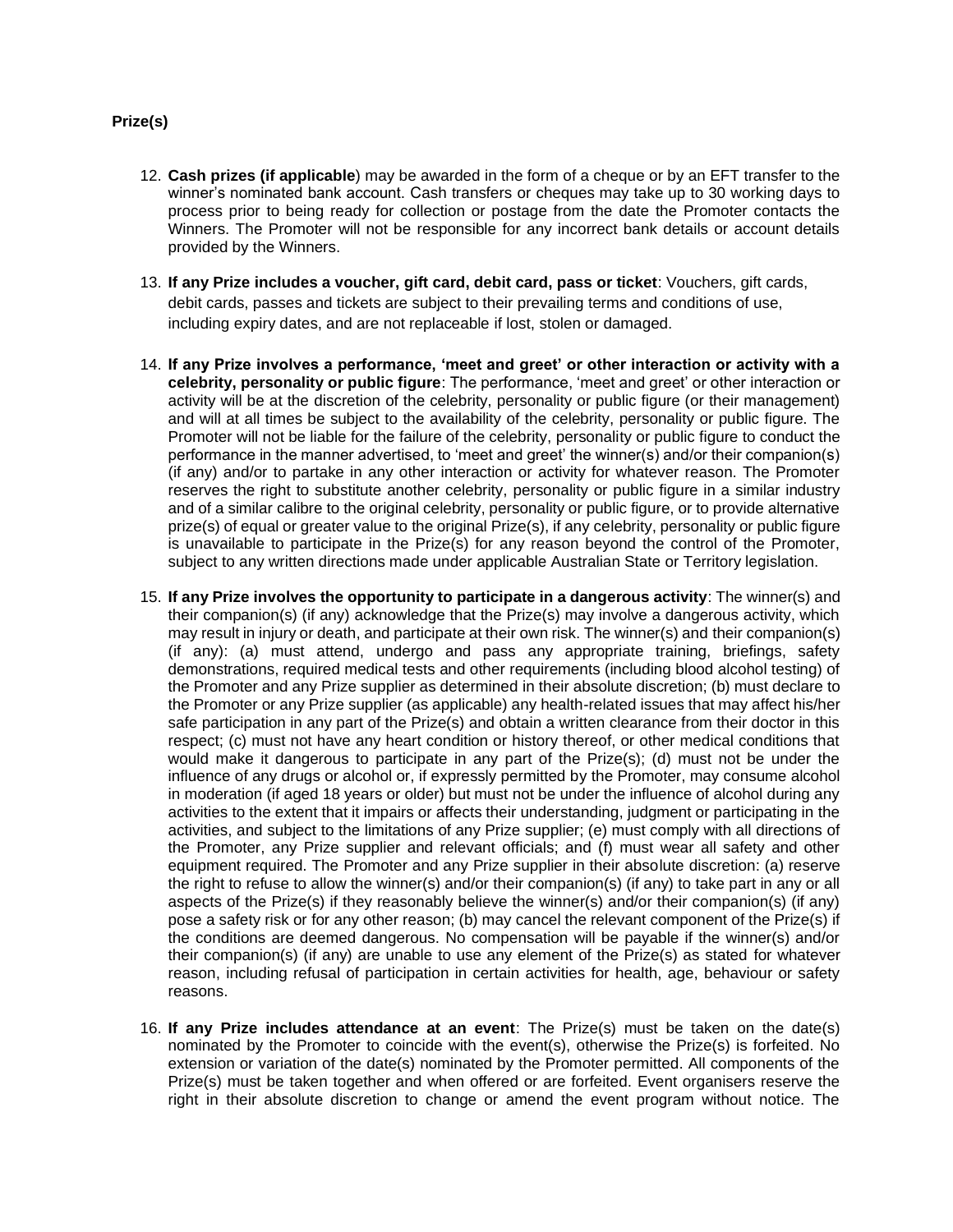Promoter accepts no responsibility for the cancellation, rescheduling, change or delay of the event for any reason beyond the control of the Promoter. The Prize(s) do not include travel and/or transport to and from the event(s), or accommodation at or near the event(s), unless otherwise stated in these Conditions of Entry (including the Schedule). For the avoidance of doubt, winner(s) and their companion(s) (if any) must make their own way (at their own cost and responsibility) to the event(s), unless otherwise stated.

- 17. **If any Prize includes travel**: The Prize(s) must be booked and travelled in full by the date(s) or during the period(s) nominated by the Promoter in its sole discretion. Redemption of the Prize(s) is subject to availability and may be dependent on travel class availability, specific room category availability and travel 'blackout' periods applying (including school holidays and public holidays). All components of a Prize must be taken together and when offered or are forfeited. The winner(s) and their companion(s) (if any) must travel together and depart from and return to the same departure point. The winner(s) and their companion(s) (if any) may not accrue frequent flyer points. No extension or variation of the travel and/or accommodation date(s) nominated by the Promoter permitted, unless otherwise stated in these Conditions of Entry (including the Schedule) or allowed by the Promoter in writing in its sole discretion, in which event any extension or variation of the travel and/or accommodation date(s) nominated by the Promoter will be at the cost and responsibility of the winner(s) and their companion(s) (if any). The Prize(s) cannot be used in conjunction with travel discounts or special offers. Travel and accommodation are to be arranged by a licensed agent nominated by the Promoter. Winner(s) may be required to present a credit card at time of accommodation check-in. If international travel is included in the Prize(s), it is the sole responsibility of the winner(s) to ensure their entry and the entry of their companion(s) (if any) into the Prize destination(s), at their own expense, including ensuring all necessary passports, visas, travel authorisations, medical advice and recommended vaccinations and immunisations have been obtained prior to travel and, if required, on or by a date nominated by the Promoter. Failure to do so may result in the Prize(s) being forfeited. The Promoter makes no representation as to the safety of any Prize destination(s) and it is the responsibility of the winner(s) and their companion(s) (if any) to check the travel advice issued by the Department of Foreign Affairs and Trade at www.smartraveller.gov.au and assess the safety of the Prize destination(s) prior to travel.
- 18. **General**: Where applicable, the winner(s) and their companion(s) (if any) must conduct themselves in a responsible, courteous and friendly manner at all times whilst participating in the Prize(s). Acceptance of the Prize(s) and participation in the Prize(s) is subject to any prevailing terms and conditions of travel/accommodation/transfers/services suppliers, event organiser(s) and any other Prize supplier(s), and in particular age, health, behaviour and safety requirements. The winner(s) and their companion(s) (if any) must follow all reasonable directions given by the Promoter and any event organiser or Prize supplier during the course of their participation in the Prize(s), including all directions relation to age, health, behaviour, safety and responsible consumption of alcohol (if applicable). The Promoter and any event organiser or Prize supplier reserve the right, in their absolute discretion, to refuse entry into or departure out of the travel destination(s), to disqualify, sanction and/or remove the winner(s) and/or their companion(s) (if any) from the event(s), or to refuse participation in certain activities, on the grounds of inappropriate behaviour, for age, health or safety reasons, or for any breach of these Conditions of Entry generally. If the winner(s) and/or their companion(s) (if any) fail to participate in the Prize(s) in the manner required, as stated in this condition and in the reasonable opinion of the Promoter, their entry and the balance of the Prize(s) will be forfeited with no compensation payable.
- 19. The value of all Prize(s) is the Total Maximum Prize Value. The Prize(s) are not transferable or exchangeable and cannot be taken as cash (unless otherwise indicated). The Prize(s) must be taken as offered and cannot be varied or redeemed in conjunction with any other offer. The Promoter accepts no responsibility for any tax implications that may arise from Prize winnings. Independent financial advice should be sought. The Promoter accepts no responsibility for any variation in Prize value. All Prize values are the recommended retail price including GST.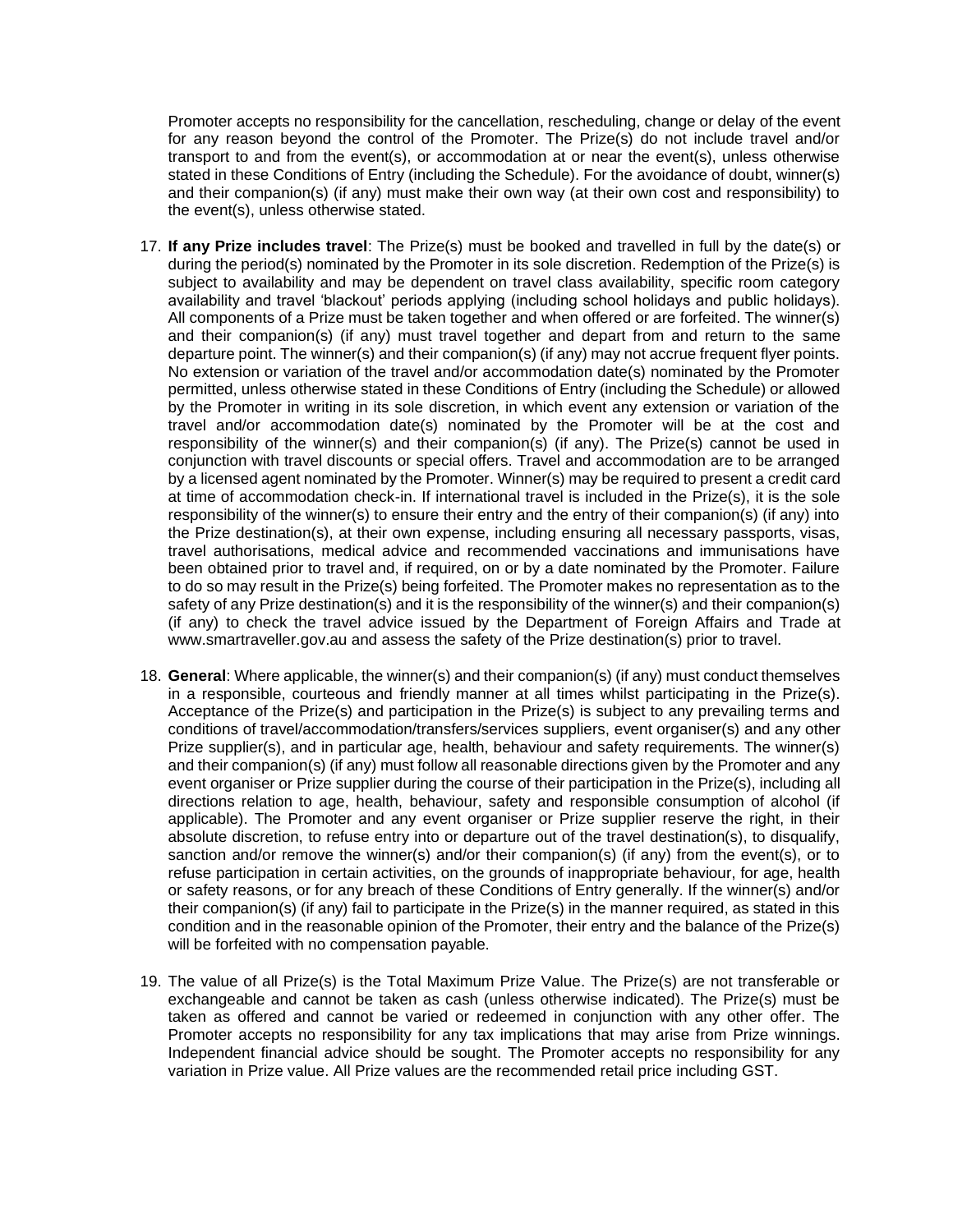- 20. Eligible Entrants can only enter in their own name. The Promoter reserves the right to request the Eligible Entrant produce (within the requested time) appropriate photo identification or other documentation (to the Promoter's satisfaction, at its sole discretion) in order to confirm the Eligible Entrant's identity, age, residential address, eligibility to enter and claim a Prize, and any information submitted by the Eligible Entrant in entering the Competition, before issuing a Prize (including confirming consent of an Eligible Entrant's parent or legal guardian and the name, age and address of the parent or legal guardian who gave their consent, where an Eligible Entrant is under 18 years of age, if applicable). The Promoter reserves the right to verify the validity of any and all entries and to disqualify any Eligible Entrant for: (a) tampering with the entry process; (b) submitting an entry which is not in accordance with these Conditions of Entry; or (c) engaging in any unlawful or other improper misconduct calculated to jeopardise the fair and proper conduct of the Competition. The Promoter's legal rights to recover damages or other compensation from such an offender are reserved. A Prize will only be awarded following any winner validation and verification that the Promoter or its agents require in their absolute discretion.
- 21. If the Competition is not capable of running as planned and/or a Prize (or element of a Prize) becomes unavailable for any reason beyond the reasonable control of the Promoter (including safety or participation delays caused by any disease, epidemic, pandemic), the Promoter reserves the right, in its sole discretion, to cancel, terminate, modify or suspend the Competition and/or if necessary to provide comparable prize(s) (or prize element) of equal or greater value to the original Prize(s).
- 22. The Promoter, its franchisees (if applicable) and its associated agencies and companies exclude all liability (including negligence) except for any liability that cannot be excluded by law (including any applicable Consumer Guarantee under the Consumer Laws), for any direct or indirect injury, loss and/or damage arising in any way out of the Competition. This includes, but is not limited to: (i) technical malfunctions, delays or failures, including those resulting from accessing any materials related to this Competition and any incorrect, inaccurate or incomplete information communicated in the course of, or in connection with, this Competition as a result of any technical malfunctions, delays or failures; (ii) theft, unauthorised access or third party interference; (iii) lost or damaged entries, Prize claims or Prize(s); and/or (iv) acceptance and/or use of any Prize. Applicable manufacturers and/or distributors should be contacted in regards to all Prize warranty claims (where applicable).
- 23. As a condition of entering the Competition, an Eligible Entrant consents to, in the event they are a winner, the Promoter using the Eligible Entrant's entry, name, locality, likeness, image and/or voice (including photograph, film and/or recording of the same) in any media for an unlimited period of time without further notification, remuneration or compensation for the purpose of promoting, publicising or marketing the Competition (including any outcome), and/or promoting any products or services manufactured, distributed and/or supplied by the Promoter. The Eligible Entrant agrees that, in the event they are a winner, they will participate in all reasonable promoted activities in relation to the Competition as requested by the Promoter and its agents.
- 24. As a condition of participating in a Prize, a winner must procure that the winner's companion(s) (if applicable) also consents to the Promoter using their name, locality, likeness, image and/or voice (including photograph, film and/or recording of the same) in the manner set out in this condition and agrees to participate in all reasonable promoted activities in relation to the Competition as requested by the Promoter and its agents and sign any additional documents reasonably required by the Promoter and its agents to give effect to this condition.
- 25. It is a condition of accepting and participating in the Prize(s) that the winner(s) and their companion(s) (if any) acknowledge and agree that the Promoter or its agents may film, photograph and record the winner(s) and their companion(s) (if any) during the course of their participation in the Prize(s) and that such footage will be the property of the Promoter and may be edited.